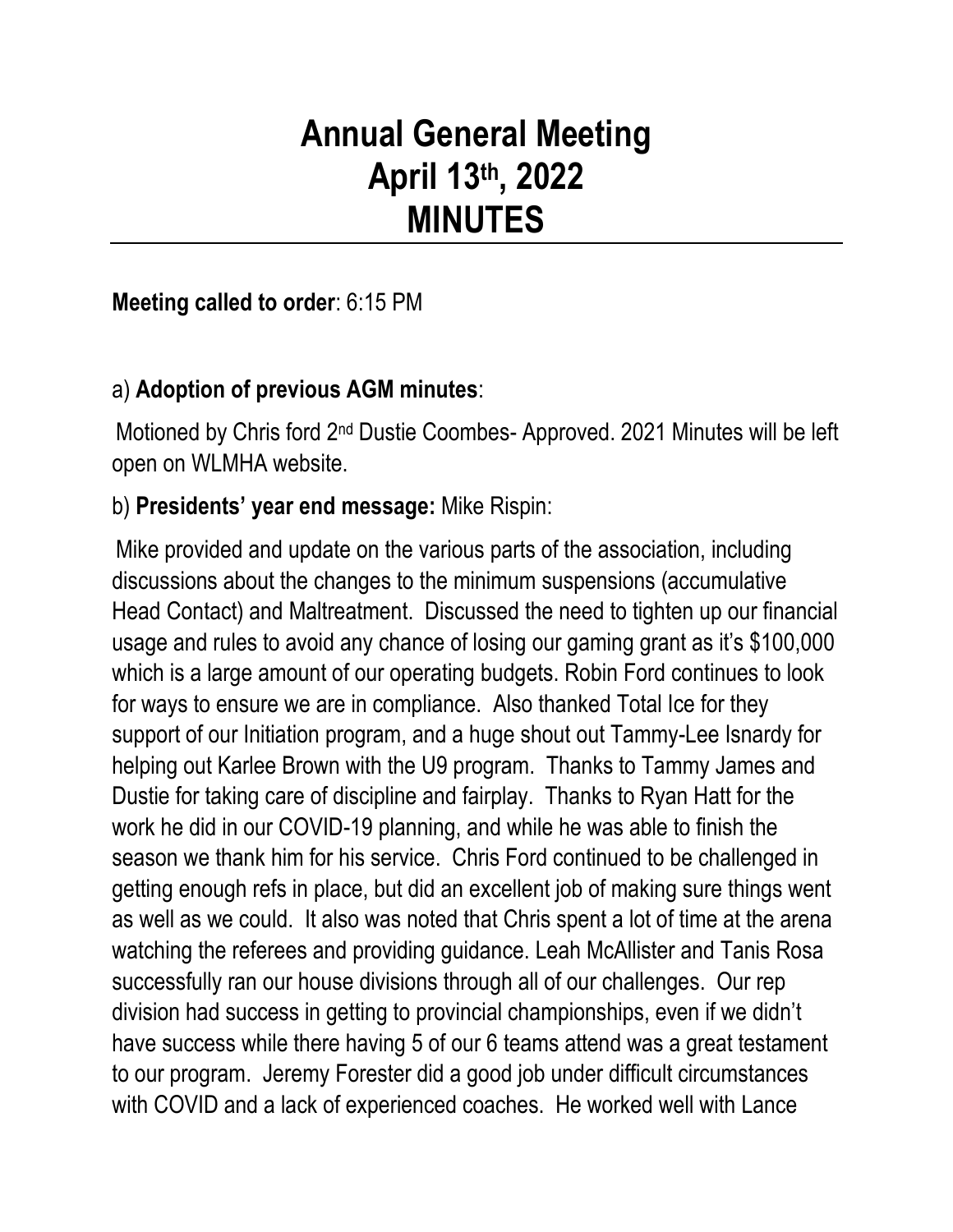MacDonald who is certified by BC Hockey to provide our coaching training. Lance has also completed evaluations of 4 Dev 1 coaches this year. Look forward to working with him this coming season as well as working to create more coach mentorship. A huge thanks to Jenny for all of her work related to parent aux – all of our pictures were delivered prior to Christmas even though she had to get creative. And all of the banquets went off without a hitch. She also assisted to have policy updates, including the one we will vote on later. Amy was helpful as our secretary and did a good job in keeping us up to date and aligned. Finally a big thanks to Joanne, whose role into the future will be changing but she will still be here to assist the association into the future.

# **Volunteer of the year award:** Presented by Mike to Tanis Rosa

# c) **Written Treasurer's Report:** Robyn Ford Available on our website

# d) **Written Committee Reports (Q&A):**

1) **Registrar**-Joanne Davies: Joanne will be moving into a part-time remote position. At this time, we do not know how this will work. This year registration was down. Partly to COVID-19 and also loosing a large amount of U18 players from the 2021 grad year. This year we were able to run the First Shift Program that brought in 30 players. All but 1 joined WLMHA after Christmas either by joining a division or the 2nd 6 week session. The 2022/23 season families will have to validate their Recreation Access Pass before they are able to register their player on Team Snap.

# 2) **Female Coordinator**- Vacant

3) **Coach Coordinator**- Lance MacDonald: Lance is now qualified by BC Hockey to run both the Coach 1 and Coach 2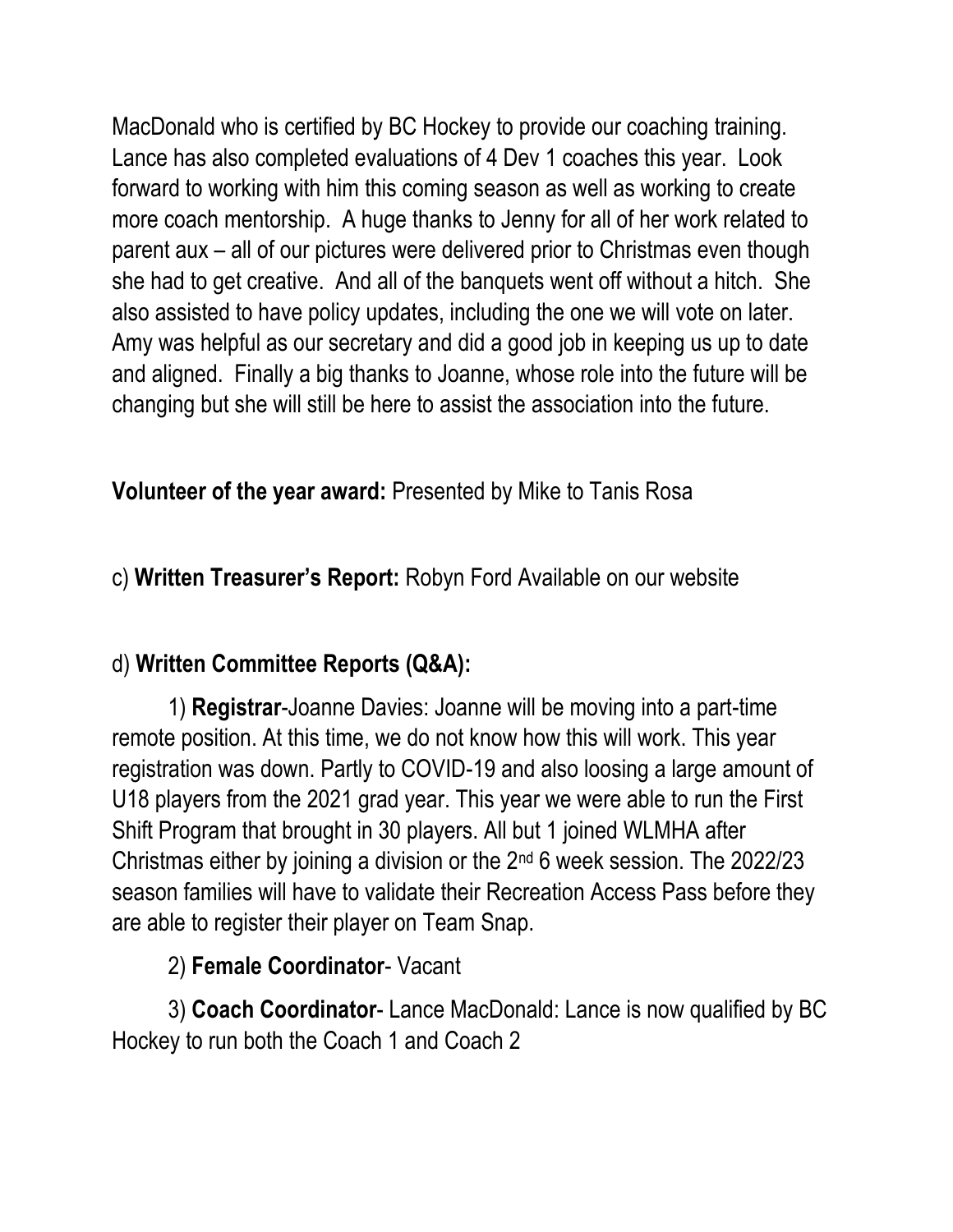4) **Constitution Policy and Procedure (CPP)-** Jenny Huffman: It was fairly uneventful with Constitution and Policy this year. The board did decide to change policy when it comes to the loaning of equipment. If you need to borrow any hockey equipment form WLMHA you will need to fill out the loan of equipment document. There will be a \$100 deposit taken and once equipment is returned in same condition as when it was borrowed WLMHA will refund your deposit. The board also wanted to change the terms of the board. For example, have directors for 2 years one year and then maybe some directors for 2 years the next year or possible for 1 year term. Just so the WLMHA board isn't starting a hockey year with the possibility of a completely new board. This policy change needs to be voted on at the AGM so it will now be decided by the new WLMHA board going forward.

Term length is being motioned from 1-year to a 2-year term

5) **Fair Play**-Tammy James: Kept a running record of head contact penalty minutes.

6) **Parent Aux-**Jenny Huffman: Hello everyone! It was great to finally be able to play a year of hockey. PAC this year held pictures back in October. With the delay in mail because of the flood were had to make another plan to get pictures to everyone before Christmas but it all worked out in the end. PAC as well organized the year end banquets. Which was great to see all the kids' happy smiley faces. We had 4 days in March where the banquets were held at WL school campus and the kids received their awards from their teams and district awards. It was a great year to see these kids on the ice and completing the year with banquet get together.

7) **Rep Coordinator**-Jeremy Forster: This 2021/2022 season WLMHA had 6 rep teams three integrated teams and three female teams all in the U13, U15 and U18 divisions, We also had s U11 development team. All our teams had great success this season despite having the covid pandemic still lingering. We were able to almost have a complete season. One challenge was with public heath order restricting tournament's during part our season our teams made the best of it by taking in as many exhibition games as possible under the BC heath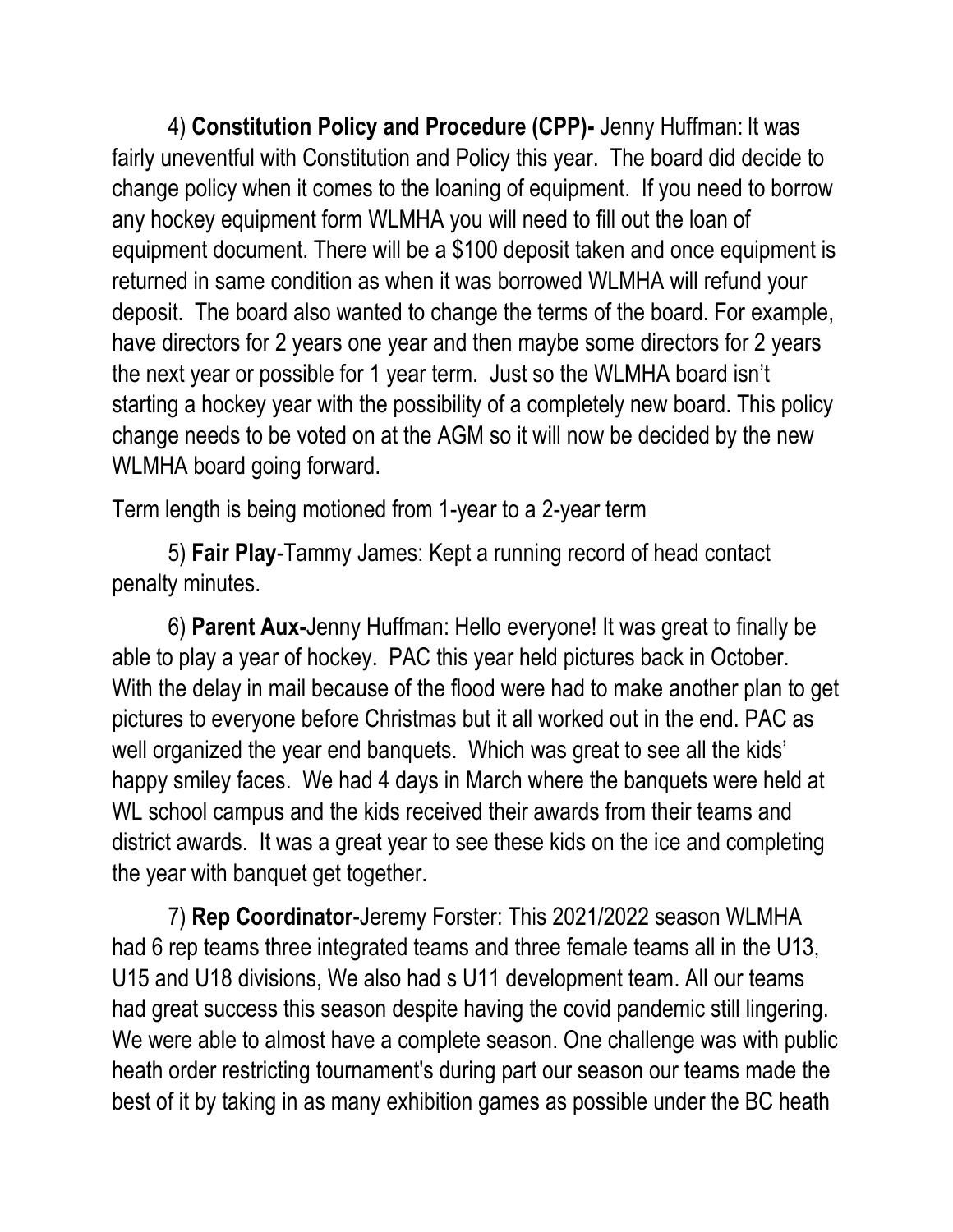orders. Five out of our six rep teams made it to provincials by way of play in or bye with no other tier 2 teams in NDC to pay. All in all this was a great bounce back season for all WLMHA Rep teams for the pervious pandemic shortened season. Thanks to all our coaches, managers, and other volunteer's for stepping up during this season.

8) **Discipline**-Dustie Coombes: Great to see players back out on the ice. Maltreatment and Head contact issues this year. Working with players to be more respectful and work on better chirps.

9) **House Coordinator**-U 11/13-Tanis Rosa & U15/18-Leah MacAllister:

U11/13. This season there were 4 U11 teams and 3 U13 teams which is quite lower than past seasons. Thankfully Quesnel and 100 Mile House opened their doors and allowed the teams to have opportunities to challenge new competition. The U13 house tournament ran the first day of the Vaccine Passport Mandate. This actually ran quiet smoothly, smother than anticipated. U11 House Tournament was put together in a week as the No Travel Mandate was lifted while allowed tournaments to run. Both tournaments revenue a significant amount of money. A huge thank you to all of the volunteers and parent support.

10) **Initiation Coordinator-** Karlee Brown: A huge THANK YOU to Tammy-Lee Isnardy for stepping out and helping out with the Novice/U9 division as well as the first shift program

11) **Referee In Chief (RIC)-**Chris Ford: There were several new Ref's this year. Unfortunately, due to there being no games last season our refs missed a year of development. We worked hard this season to bring the ref's up to a higher level of reffing. We only used WL refs this season which was great. We had ref mentorship with Larry Krause in January, both on and off the ice. He did some observing and coaching. We had some disputes with refs this year but that goes with every year.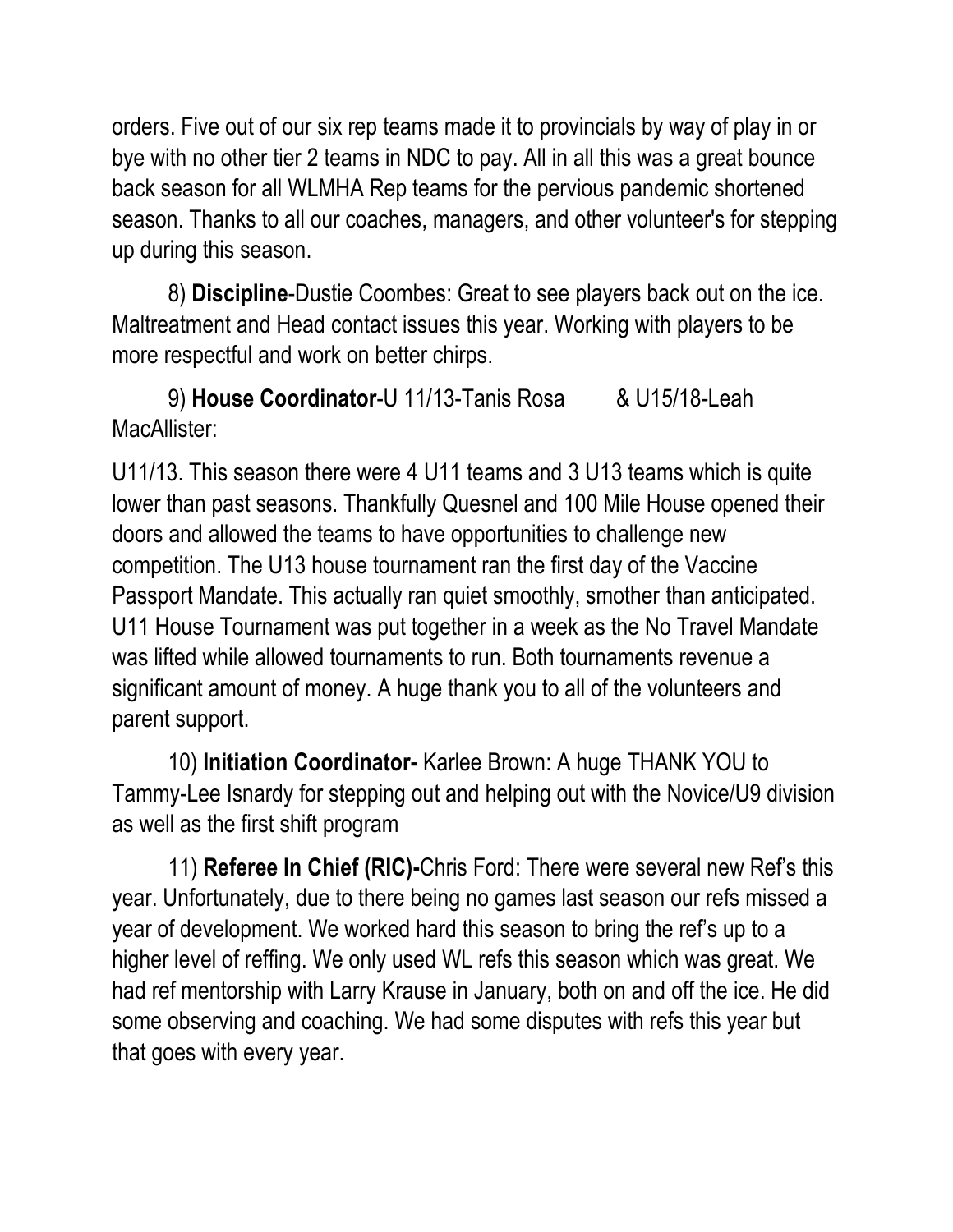12) **Risk Management**- Vacant- Thank you to Ryan Hatt for all he did while he held this position.

# e) **Amendments to Constitution:**

5.3 Change that reads to 2 years

Purpose to aid the association in creating a level of consistency over the years and avoid wholesale board changes from occurring and creating knowledge vacuums.

**Was presented to all those present and it was approved unanimously.** The policy change and the method of execution is attached.

f) **Presentation-** Williams Lake Physiotherapy Clinic (Concussion Baseline Testing, Education and Training): Proposing to have sessions with players, parents and volunteers. \$190 per person or \$110 per person when you have a group of 4 or more. Receipts can be submitted to your personal medical plan.

### g) **Unfinished Business**- None

Mike provided parting words – attached below.

# h) **Election of Officers:**

Past President: Mike Rispin

President: Dustie Coombes (Acclimation)

1 st Vice President: Chris Ford (Acclimation)

2 nd Vice President: Tanis Rosa (Acclimation)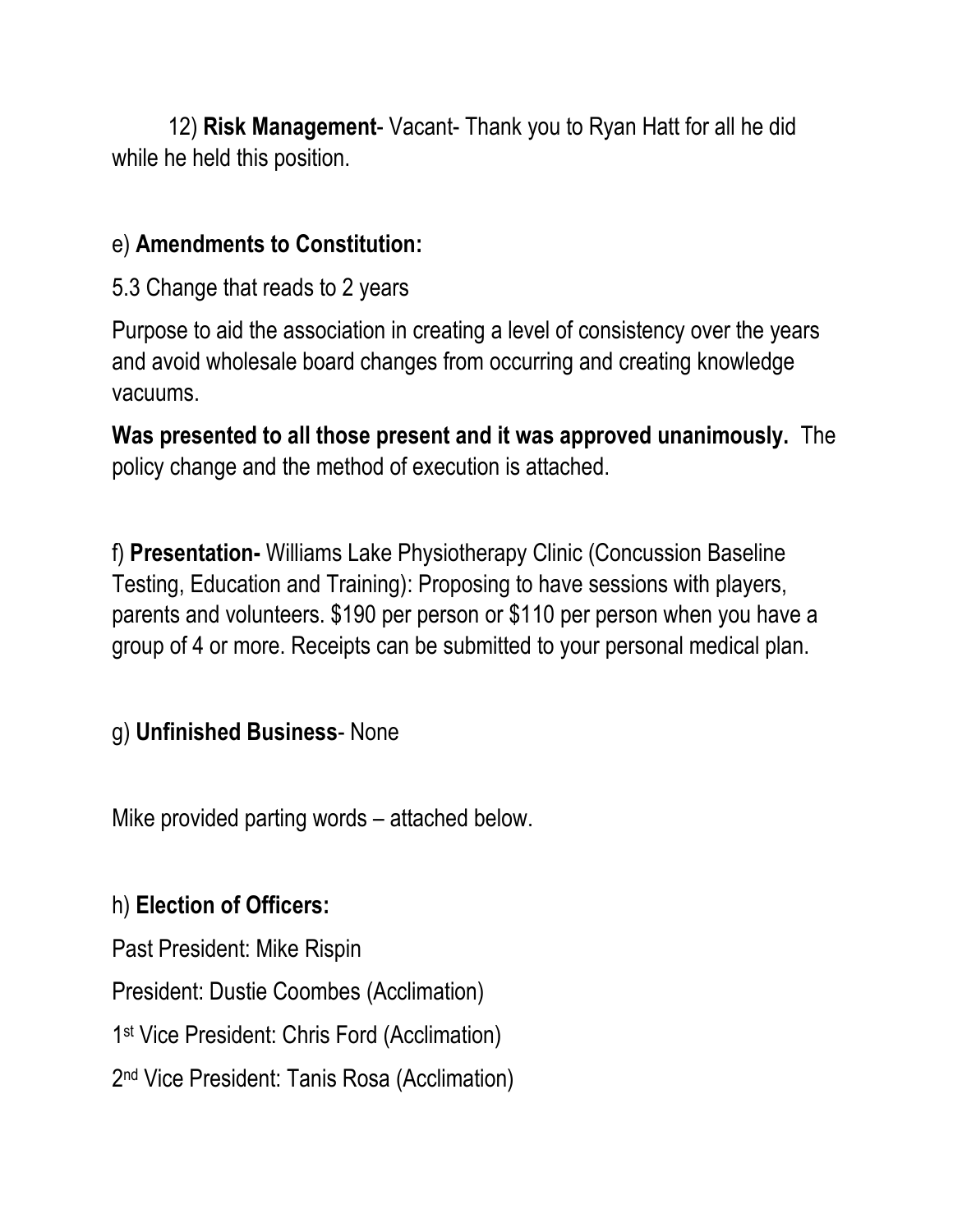Treasurer: Robyn Ford (Acclimation) Secretary: Quynn Passeri (Acclimation) Directors: (All by Acclimation) Aaron Relf Jeremy Forster Lance MacDonald Matt Sherlock Chris Moore Equipment Manager: Michael Rosa – not a voting position.

# i) **Free Registration Draw**: Tanis Rosa and Lindsay Wood

# **Adjournment:**

Motion to adjourn brought forward by Corwin Schmid. 2nd by Tanis Rosa. Adjourned @ 7:35 PM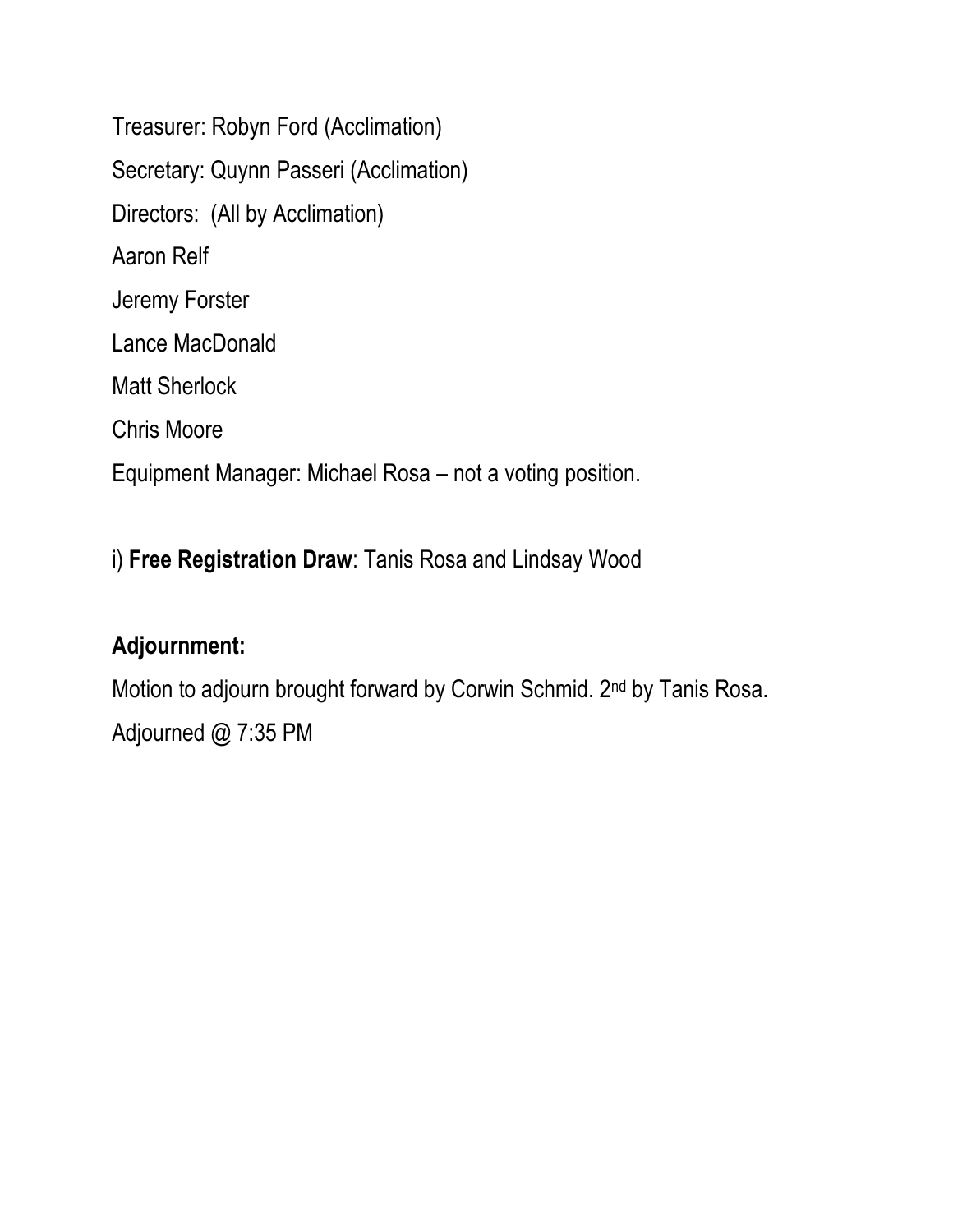# BYLAW CHANGE

#### TERM LIMITS MOTION

BE IT MOVED THAT WLMHA BY-LAW 5.3 be amended as follows:

# **5.3 The Executive Officers will be elected at the AGM for a term not exceeding two years.**

Purpose: To aid the association in creating a level of consistency over the years and avoid wholesale board changes from occurring and creating knowledge vacuums.

Moved by: Mike Rispin(President WLMHA)

Seconded by: Tanis Rosa (Director WLMHA)

#### Application

If approved it will start at the AGM at the end of the 2022/23 season

2022/23 AGM the following will be elected for two-year terms:

President

**Secretary** 

Second Vice-President and

4 Directors

All other positions will be elected for a one year term

2023/24 AGM the following will be elected for two-year terms:

1<sup>st</sup> Vice President

Treasurer

5 directors

All other positions will be remaining in place from the previous AGM.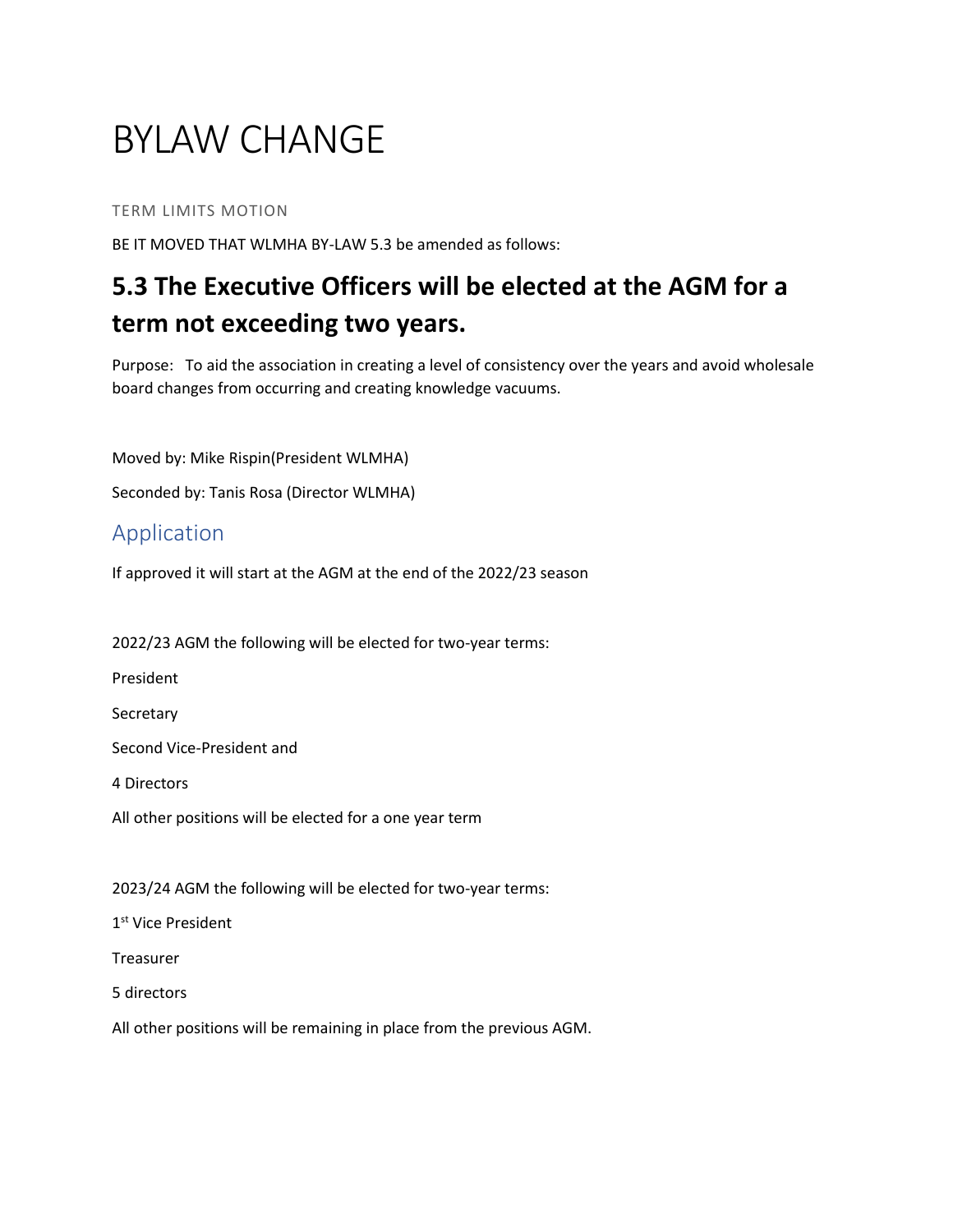Nothing in this bylaw amendment impacts the ability of a board member from resigning their position or from the membership from removing a board member using By-Law 5.5.

This by-law change is supported by your current WLMHA Board of directors.

\*\*\*Resolution must be passed by a 2/3 majority of voting members present at the AGM\*\*\*\*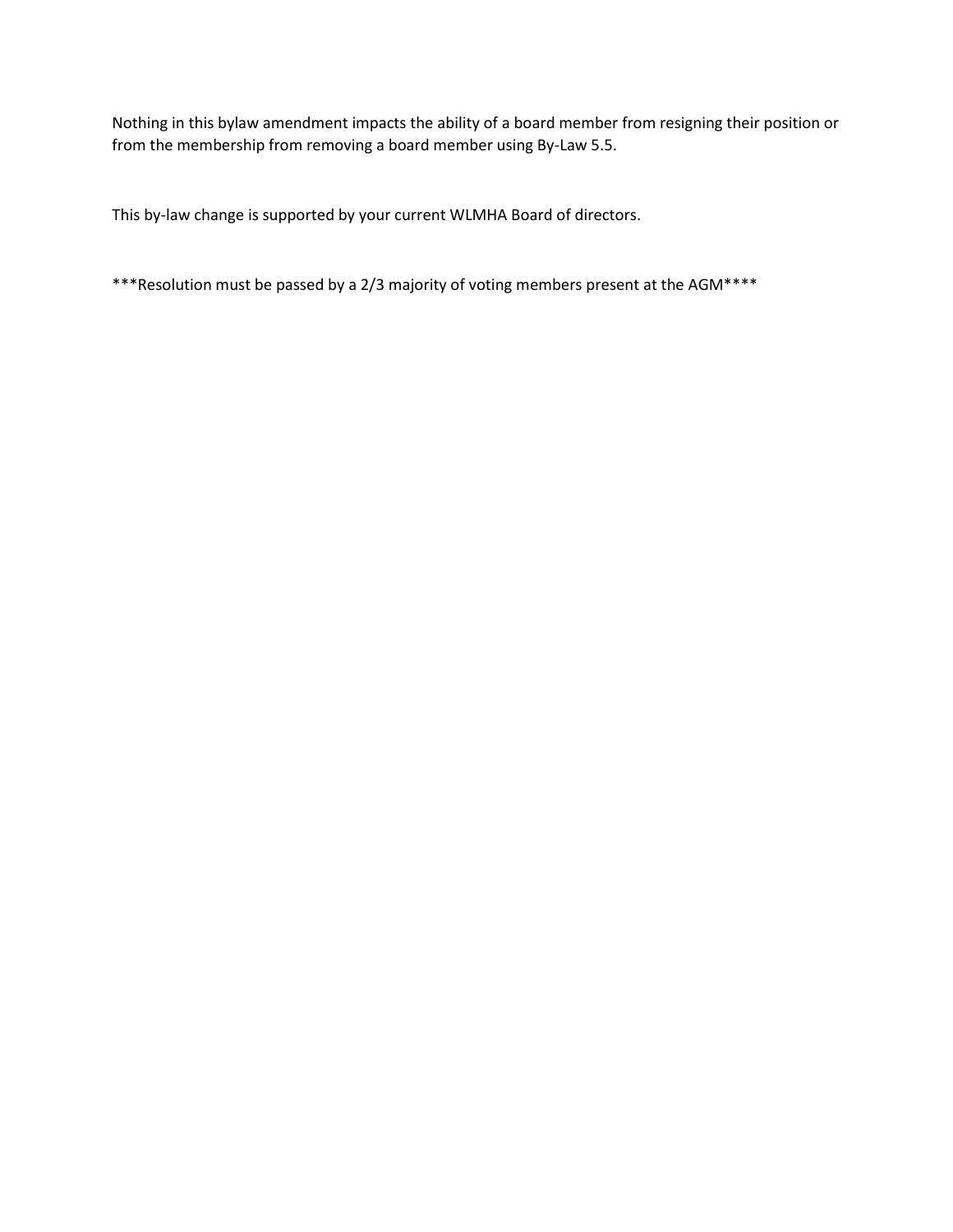### Mike's Parting Message

From a FOOTBALL guy who never played this great game, I slapped on some skates, a helmet and some elbow pads (Dino Lecomte - laughed hard when he saw those) and went out looking more confused and scared than the initiation kids around me. Thanks to Marco Passeri that first year I learned a lot about skating and while I'm barely an Atom player, I can at least skate forward, hard stop and even pivot and skate backwards - just don't ask me to do any of it with a puck and stick. I'm sure the kids around me were terrified this big oaf was going to fall on them. (I actually got taken out in one of my first seasons by a falling young player, but I managed to miss them when I went down, was a pretty neat twist move).

After seeing some craziness in a penalty box watching a PeeWee game, I asked "who is responsible for discipline around here"...well turns out they had just lost their discipline chair and someone said "hey if you're going to complain, you should stand up" well I did and 13 years later I'm still here, from the chair of discipline (which turned out to be my favourite role - although I never got to be house coordinator – but I doubt it) I was President three different times, Female Coordinator, Rep Coordinator, Managed both T2 and Female teams through some fun years, we didn't always win, but watching the kids have fun and do their best was awesome.

I've met some great people as I've navigated through 13 years of service on a Minor Hockey board, and while it's not near the accomplishment of a Roy Kozuki (45 years reffing - wow - thanks Roy), it's certainly been a long run.

It's funny in many circles I'm known as a rule follower - the guy that knows the rules and follows them always - I have to tell you, that's not always the case. I learned a long time ago that in order to know the art of possible you have to know where the shades of gray exist, knowing where the gray is, helps you to add some color. I think I've done a reasonable job of following the rules, while being as creative as possible within the rules to make my #1 goal a reality - KIDS ON ICE...IT really is that simple.

I have to say that these last two years have been the absolute worst two years to manage a hockey association at any role, but as President I found myself challenged on more than one occasion. That being said I'd like to thank all of the parents, players, coaches, managers, coordinators, referees, volunteers (normally the parents), and of course the office administrator that navigated through all of the changing restrictions.

To those of you from the last years board that made it through to this point - I thank you and want you to know that I truly appreciated all the work and effort that you put into making sure the 450+ players in our association had the best experience we could give them. Everyone worked hard and did the best they could to be successful and while there is always room for improvement, given what the last two years was, a huge and heartfelt THANK YOU.